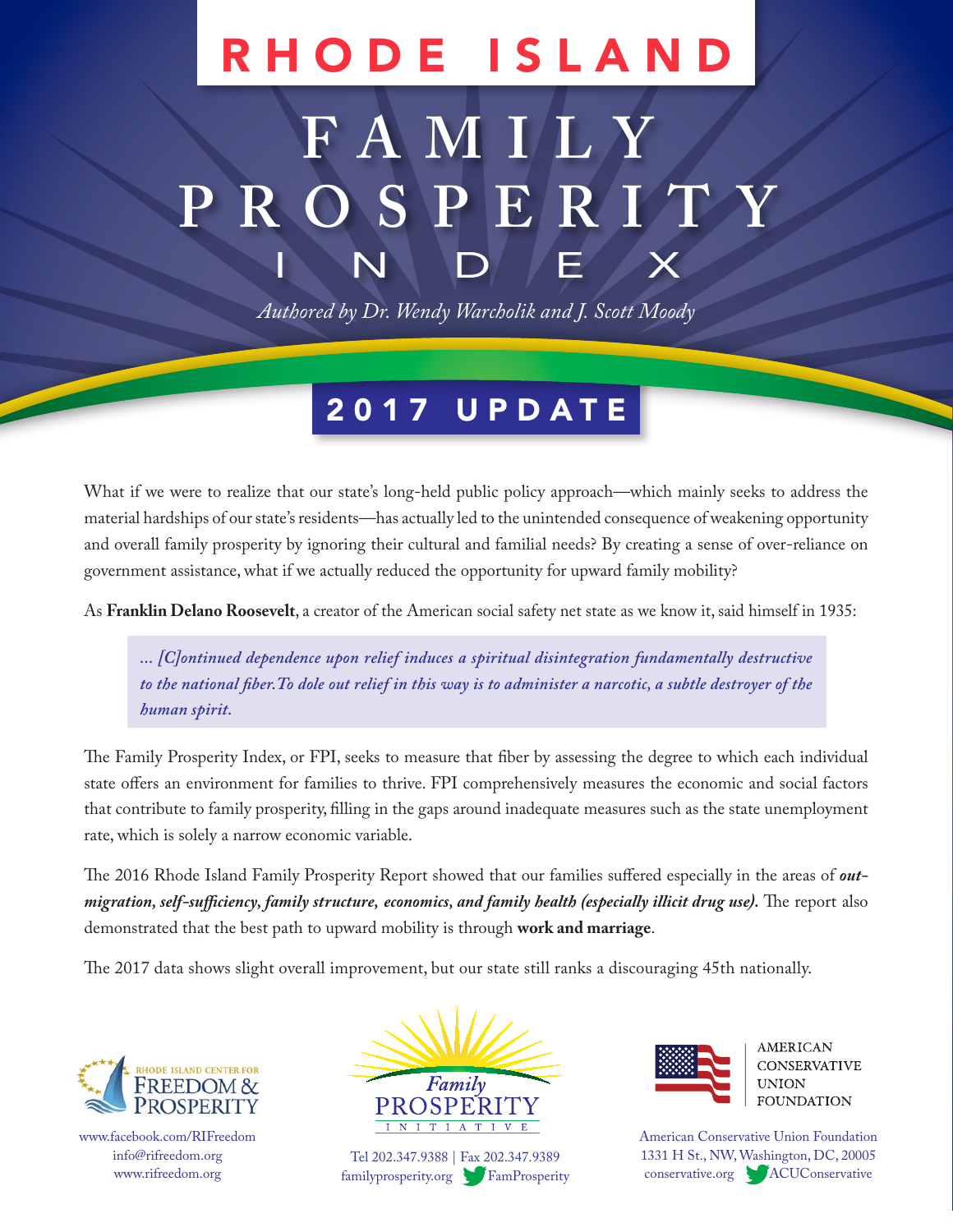



## **RHODE ISLAND'S RANK**



On the 2017 Family Prosperity Index (FPI), Rhode Island has **4.5<sup>th</sup>** only the 45th best score, or 6th worst (4.20) in the country—<br>down slightly (-0.3 percent) since 2012 (4.21).

Rhode Island's greatest improvement during this period came in its **Demographics** score, which increased by 25.1 percent to 3.00 in 2017 from 2.40 in 2012. Correspondingly, Rhode Island's rank in this major index category increased to 45th from 49th—although significantly more work needs to be done.

More specifically, the increase in Rhode Island's **Demographics** score was due to improvements in all five sub-indexes: scores for *population under 18* increased by 13 percent, *population over 65* by 4 percent, *net natural population growth* by 3 percent, *migration* by 115 percent, and *fertility* by 25 percent.

In 2016, the Ocean State scored worst in the U.S. for *illicit drug use*, dragging down its **Family Health** score and rank to 3.96 and 50th, respectively. The change in methodology<sup>\*</sup> used to measure drug use in 2017 resulted in a better score for that subindex, but Rhode Island's rank in **Family Health** dropped from 31st in the 2016 FPI to 36th in the 2017 FPI.

Rhode Island's greatest decline during this period came in its **Family Self-Sufficiency** score, which decreased by -9.8 percent to 4.27 in 2017 from 4.73 in 2012. Correspondingly, Rhode Island's rank in this major index category dropped to 41st from 32nd.

The decrease in Rhode Island's **Family Self-Sufficiency** score was due to declines in four out of the five sub-indexes: scores for *prisoners* declined by -12 percent, *Medicaid* by -17 percent, *government burden* by -10 percent, and *charity* by -13 percent. Only the *welfare* sub-index improved by a mere 0.4 percent.

| <b>INDEX</b>                   | 2012         |    | 2013 |    | 2014                                                        |    | 2015 |    | 2016 |    | 2017 |    | Percent |
|--------------------------------|--------------|----|------|----|-------------------------------------------------------------|----|------|----|------|----|------|----|---------|
|                                | <b>Score</b> |    |      |    | Rank Score Rank Score Rank Score Rank Score Rank Score Rank |    |      |    |      |    |      |    | Change  |
| Total                          | 4.21         | 46 | 4.22 | 46 | 4.18                                                        | 47 | 4.14 | 45 | 4.03 | 47 | 4.20 | 45 | $-0.3%$ |
| Economics                      | 4.13         | 41 | 4.53 | 34 | 4.29                                                        | 38 | 4.27 | 39 | 3.76 | 45 | 4.28 | 43 | 3.6%    |
| Demographics                   | 2.40         | 49 | 2.49 | 48 | 2.53                                                        | 48 | 2.92 | 47 | 2.78 | 47 | 3.00 | 45 | 25.1%   |
| <b>Family Self-Sufficiency</b> | 4.73         | 32 | 4.79 | 30 | 4.81                                                        | 33 | 4.76 | 33 | 4.24 | 41 | 4.27 | 41 | $-9.8%$ |
| <b>Family Structure</b>        | 4.44         | 39 | 3.74 | 47 | 3.96                                                        | 46 | 3.46 | 48 | 3.49 | 50 | 4.12 | 41 | $-7.2%$ |
| <b>Family Culture</b>          | 4.88         | 26 | 5.01 | 24 | 4.84                                                        | 28 | 5.13 | 23 | 5.18 | 25 | 4.94 | 27 | 1.2%    |
| Family Health                  | 4.67         | 34 | 4.79 | 30 | 4.64                                                        | 31 | 4.30 | 46 | 4.75 | 31 | 4.57 | 36 | $-2.1%$ |

#### Rhode Island's Score and Rank in the Family Prosperity Index | 2012 to 2017

Source: American Conservative Union Foundation

\*In the 2017 FPI Family Health major index, *illicit drug use* was incorporated into the former *alcohol-tobacco-obesity* sub-index and renamed the *risk behavior* sub-index. Additionally, illicit drug use has been disaggregated into *marijuana use* and *illicit drug use other than marijuana* in order to account for the differential physical impacts of marijuana vs. harder drugs such as heroin, cocaine, crystal meth, etc. Also, marijuana is becoming less illicit as more states (e.g., California, Nevada, Massachusetts, and Maine in 2016) legalize its use.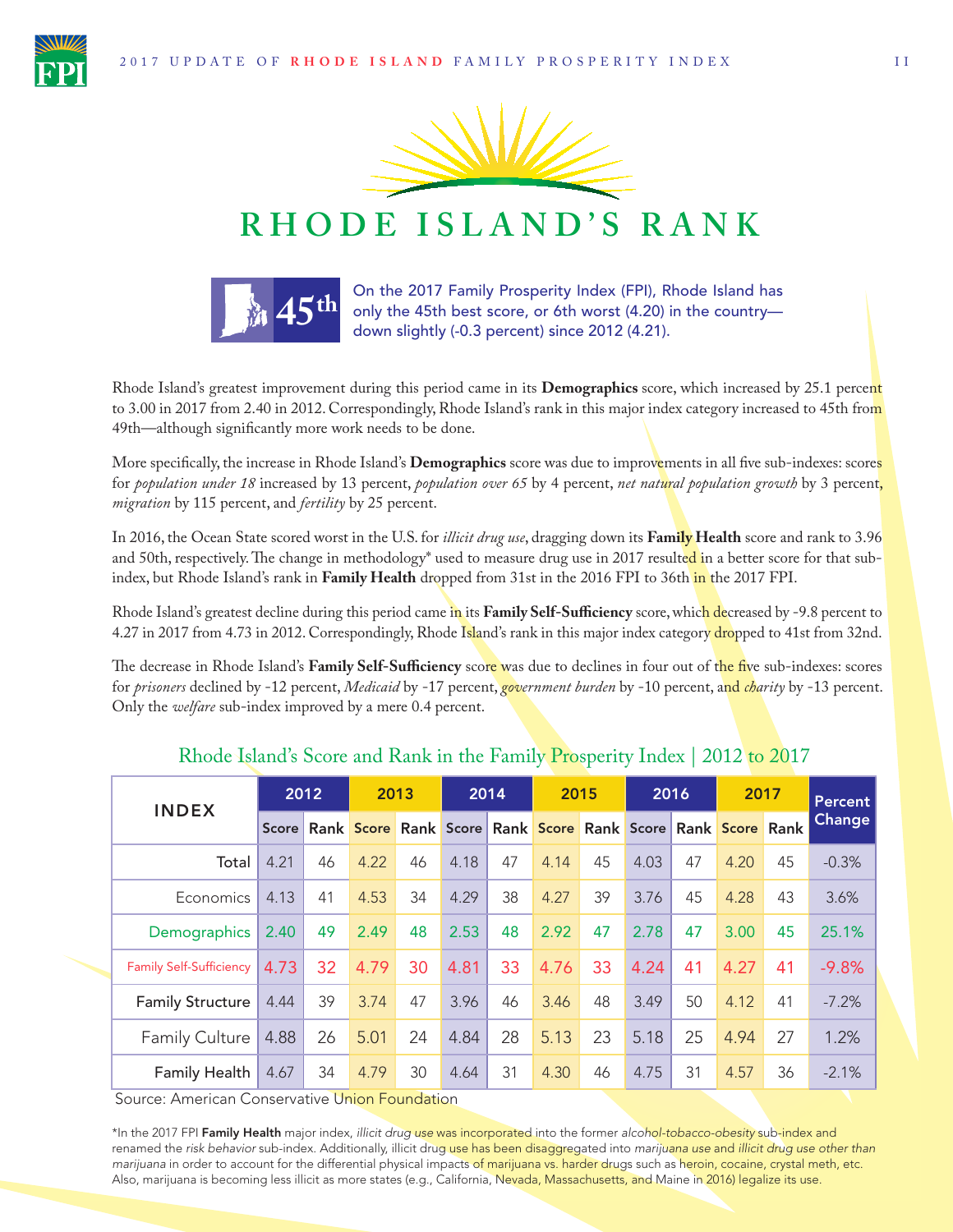

## **SUMMARY**

Rhode Islanders want to keep the Ocean State as our home, to see our relocated loved ones return, and to attract other families from across the country to settle and work here. We want meaningful work and financial security now, with ample hope for a bright future. We would much rather welcome and see the headlights of those on the highways pouring *into* our state, as opposed to waving good-bye and seeing the taillights of those we are driving away.

Rhode Island must tackle its illicit drug problem and set itself on a path to grow its family and business populatio<mark>n</mark>, thus increasing its productivity and tax base and improving the quality of life for its resident families.

### **Not All Problems Beg for Government Action**

The solutions to many of the problems contributing to Rhode Island's poor FPI ranking should not rest solely—or, in many cases, at all—in the hands of government officials. As the FPI measures economic, demographic, and cultural indicators, *many problems should be understood and addressed by religious, business, and other community leaders and civic organizations—in alignment with parallel policy reforms.*

### **A Robust Civil Society is Needed**

To achieve all of these ambitious goals in the pursuit of greater family prosperity, the committed engagement of political, business, civic, and religious leaders is essential. All sectors of our state and communities must collaborate to reduce the corrosive influence of over-reliance on government programs by Rhode Island families—a major challenge indeed.

Before real solutions that help families can be formulated, we all must first agree on the problem and embark on a new path to achieve increased family prosperity. The **Family Prosperity Index** shows us the way.

In response to this civic challenge, a new state initiative has evolved: the **Rhode Island Families Coalition**. The Coalition is a non-partisan group of civil society leaders who have pledged to advance the well-being of all families and individuals in our state. Founded by conservative activist **Mike Stenhouse** and by civil rights advocate **Ray Rickman**, the focus of the group is to identify concrete and practical measures that transcend political ideology and help families to achieve greater self-sufficiency and upward mobility. It is time for the left and right to stop talking past one another and find common ground so as to become a powerful, united voice for reform.

We encourage community, non-profit, religious, and business leaders of good will and an open mind to become engaged in the RI Families Coalition.

> Be part of the solution Read and share the or volunteer: Rhode Island FPI report.